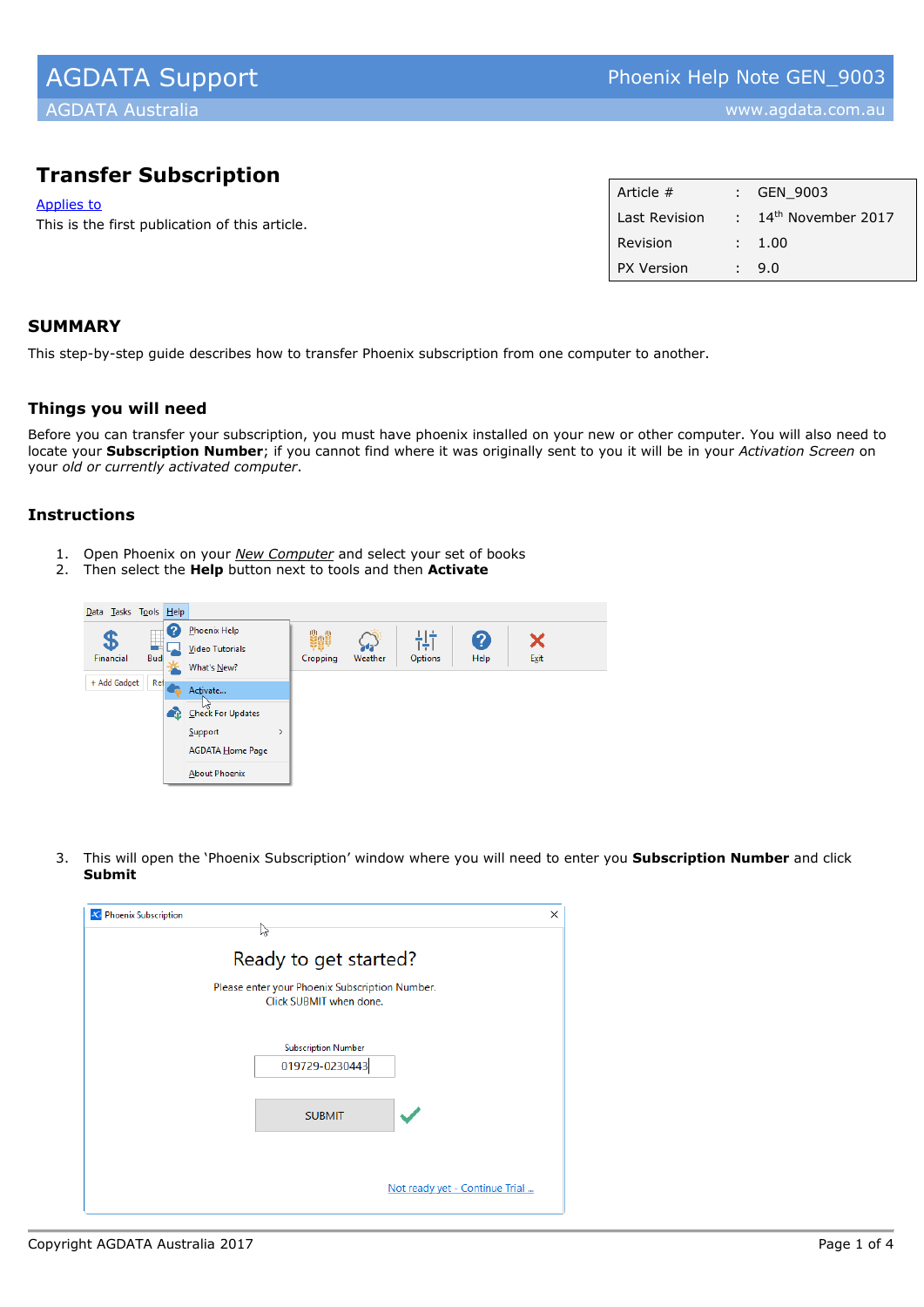4. The Subscription window will change to show **All Products for this Phoenix Subscription**

| <b>Subscription Name</b>                   |                              | <b>Subscription Number</b> |        |  |
|--------------------------------------------|------------------------------|----------------------------|--------|--|
| Barcoolah Agriculture Pty Ltd              |                              | 019729-0230443             | change |  |
| <b>Phoenix Partner</b>                     |                              |                            |        |  |
| <b>AGDATA Australia Pty Ltd</b>            |                              |                            |        |  |
| <b>Products Activated on this Computer</b> | ピ                            |                            |        |  |
|                                            |                              |                            |        |  |
|                                            |                              |                            |        |  |
|                                            |                              |                            |        |  |
|                                            |                              |                            |        |  |
|                                            |                              |                            |        |  |
|                                            |                              |                            |        |  |
|                                            |                              |                            |        |  |
| All Products for this Phoenix Subscription |                              |                            |        |  |
| Financial                                  | 0 of 1 activations available | Show all activations       |        |  |
|                                            |                              |                            |        |  |
|                                            |                              |                            |        |  |
|                                            |                              |                            |        |  |
|                                            |                              |                            |        |  |
|                                            |                              |                            |        |  |

- 5. This shows that the current activation is still on the old computer. Simply click on the **Show all activations** button in blue
- 6. This will launch a separate window showing what computer/s are currently activated

| X Phoenix Subscription : Barcoolah Agriculture Pty Ltd |                       |                                      | × |
|--------------------------------------------------------|-----------------------|--------------------------------------|---|
| Financial - All activations                            |                       |                                      |   |
| <b>Device Name</b>                                     | Activated             |                                      |   |
| WIN7-DEMO-PC                                           | 14/11/2017 4:15:27 PM | Deactivate Financial on WIN7-DEMO-PC |   |
|                                                        |                       | い                                    |   |
|                                                        |                       |                                      |   |
|                                                        |                       |                                      |   |
|                                                        |                       |                                      |   |
|                                                        |                       |                                      |   |
|                                                        |                       |                                      |   |
|                                                        |                       | Close                                |   |
|                                                        |                       |                                      |   |

7. If you are 100% sure this is your old computer and wish to deactivate simply click the **Deactivate Financial (module) & COMPUTER NAME** (e.g. Deactivate Financial on WIN7-DEMO-PC)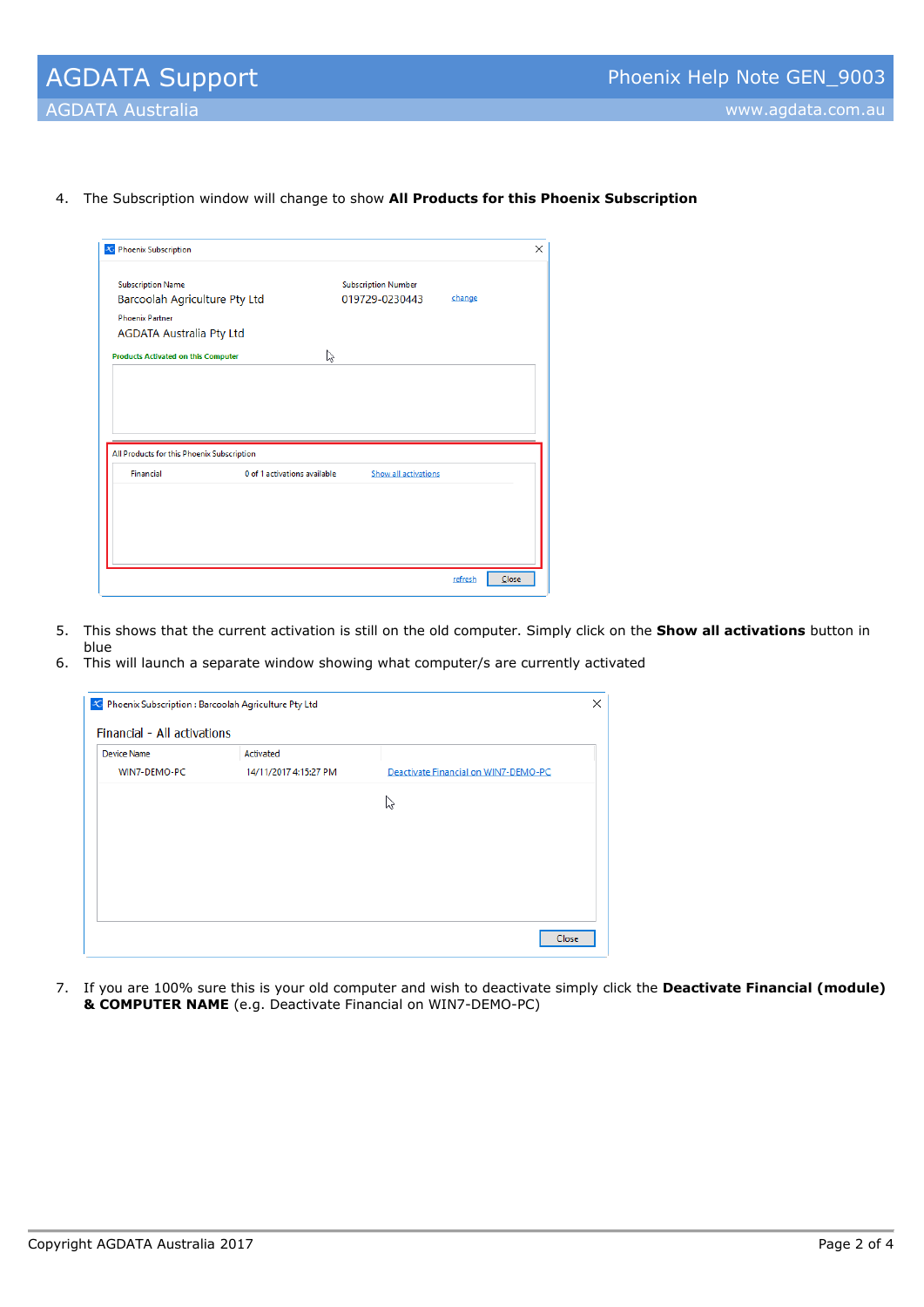AGDATA Australia www.agdata.com.au

8. The window will then show blank. Simply click **Close**

| X Phoenix Subscription : Barcoolah Agriculture Pty Ltd |           |   | ×     |
|--------------------------------------------------------|-----------|---|-------|
| Financial - All activations                            |           | M |       |
| <b>Device Name</b>                                     | Activated |   |       |
|                                                        |           |   | Close |

9. The original 'Phoenix Subscription' window will do a refresh and show the activation can be used

| <b>Subscription Name</b><br>Barcoolah Agriculture Pty Ltd<br><b>Phoenix Partner</b><br><b>AGDATA Australia Pty Ltd</b><br><b>Products Activated on this Computer</b> |                              | <b>Subscription Number</b><br>019729-0230443 | change |
|----------------------------------------------------------------------------------------------------------------------------------------------------------------------|------------------------------|----------------------------------------------|--------|
|                                                                                                                                                                      |                              |                                              |        |
|                                                                                                                                                                      |                              |                                              |        |
|                                                                                                                                                                      |                              |                                              |        |
|                                                                                                                                                                      |                              |                                              |        |
|                                                                                                                                                                      |                              |                                              |        |
|                                                                                                                                                                      |                              |                                              |        |
|                                                                                                                                                                      |                              |                                              |        |
|                                                                                                                                                                      | ピ                            |                                              |        |
|                                                                                                                                                                      |                              |                                              |        |
| All Products for this Phoenix Subscription                                                                                                                           |                              |                                              |        |
| <b>Financial</b>                                                                                                                                                     | 1 of 1 activations available | <b>Activate Financial on this computer</b>   |        |

10. Simply click on the **Activate** button in blue e.g. 'Activate Financial on this computer'